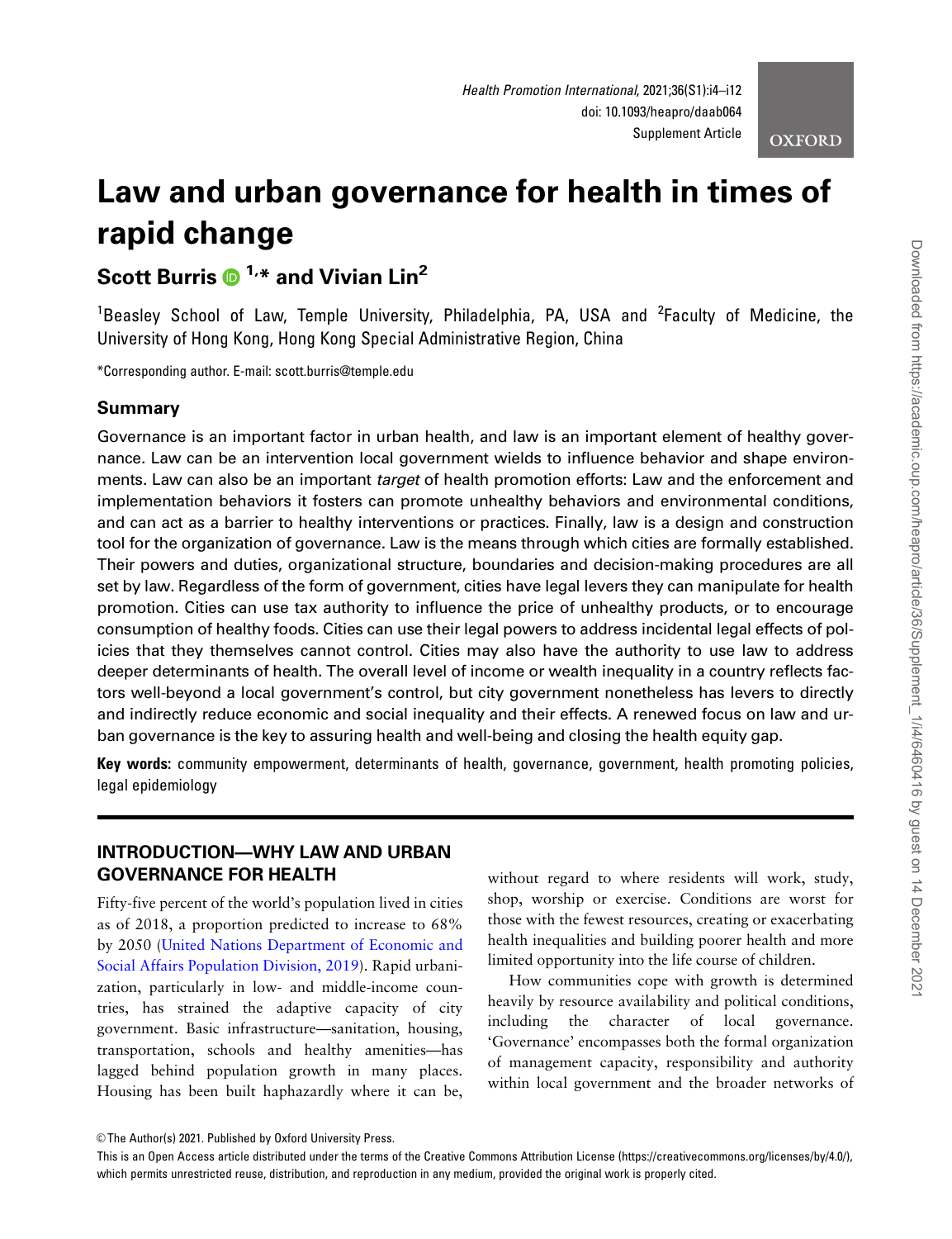influencers—NGOs, businesses, informal citizen groups—that shape policy decisions and implementation (Burris et al.[, 2005,](#page-7-0) [2008](#page-7-0)). Good governance can help secure healthier housing and living conditions, access to safe water and sanitation, safer working environments and neighborhoods, food security, and access to services such as education, health and transportation [\(Kjellstrom](#page-7-0) et al.[, 2007\)](#page-7-0).

In the last half-century, there has been substantial change around the world in thinking and action about the powers of local governments and the division of authority among citizens, local, regional and national governments. Urban planning, as a field, has embraced systems approaches and collaborative models that recognize most urban planning and management challenges as 'wicked problems' that are difficult to solve because of the complex intersecting forces, incommensurable values and feedback loops at play ([Rittel and Webber,](#page-8-0) [1973](#page-8-0); [Adams, 2011;](#page-6-0) [Innes and Booher, 2018](#page-7-0)). Both the allocation of authority within government—the traditional organizational chart of police, health, education and so on—and an expanded role for actors outside government have been variables in this on-going experiment in the governance of complex social systems, and research in economics and public management has not found a universally desirable model for allocating authority within local governments or between national, regional and local levels ([Pla](#page-8-0)ček *et al*.[, 2020\)](#page-8-0).

Some practical insights for local health governance have emerged from more than 30 years of experiences of the healthy cities movement around the world. In 2016, more than 100 mayors came together at the 9th Global Conference on Health Promotion in Shanghai and adopted a consensus statement on healthy cities including five governance principles:

- i. Integrate health as a core consideration in all policies: prioritize policies that create co-benefits between health and other city policies, and engage all relevant actors in partnership-based urban planning;
- ii. Address all—social, economic and environmental determinants of health: implement urban development planning and policies which reduce poverty and inequity, address individual rights, build social capital and social inclusion and promote sustainable urban resource use;
- iii. Promote strong community engagement: implement integrated approaches to promoting health in schools, workplaces and other settings; increase health literacy; and harness the knowledge and

priorities of our populations through social innovation and interactive technologies;

- iv. Reorient health and social services towards equity: Ensure fair access to public services and work towards Universal Health Coverage;
- v. Assess and monitor wellbeing, disease burden and health determinants: use this information to improve both policy and implementation, with a special focus on inequity—and increase transparency accountability [\(World Health Organization,](#page-8-0) [2017a](#page-8-0)).

Law is an important element of healthy governance. Consistent with contemporary practice in socio-legal research, 'law' includes f legal texts like constitutions and statutes, but also the formal policies of public and private institutions, the implementation/enforcement practices of legal agents and the beliefs about the law prevailing among those subject to it [\(Stryker, 2013\)](#page-8-0). In public health and the emerging empirical discipline of legal epidemiology, 'interventional' law is legal action intended to influence health behaviors, environments or outcomes directly; 'infrastructural' law establishes the powers and duties of institutions and agents in the health or broader governance system; finally, 'incidental' law is the much larger body of law that has little or no explicit link to health but nonetheless may influence or mediate other social determinants of health [\(Burris](#page-7-0) et al.[, 2010\)](#page-7-0).

Health policy commentators and the Ottawa Charter point to the importance of healthy public policy within supportive, well-governed environments. Intersectoral governance and health-in-all policies have been promoted for decades as approaches for addressing social determinants of health, but such initiatives can be short lived and dependent on personalities and politics [\(Lin](#page-8-0) [and Kickbusch, 2017](#page-8-0); [McQueen](#page-8-0) et al., 2012).The use of legal instruments, on the other hand, potentially can lock in and sustain structural change in relation to inequitable exposure or unfair processes and thereby contribute to better health outcomes—provided there are good ideas—and political consensus—on what new governance structures and practices should be. The passage of the Public Health and Wellbeing Act in Victoria (Australia; [Public Health and Wellbeing Act 2008](#page-8-0), [2008](#page-8-0)), in which the state parliament explicitly required local government to address social determinants of health through intersectoral planning, has been cited as an example of institutionalizing an action framework on social determinants in local government ([Lin, 2013](#page-8-0)).

In recognition of cities being complex and dynamic systems that vary enormously from each other and in a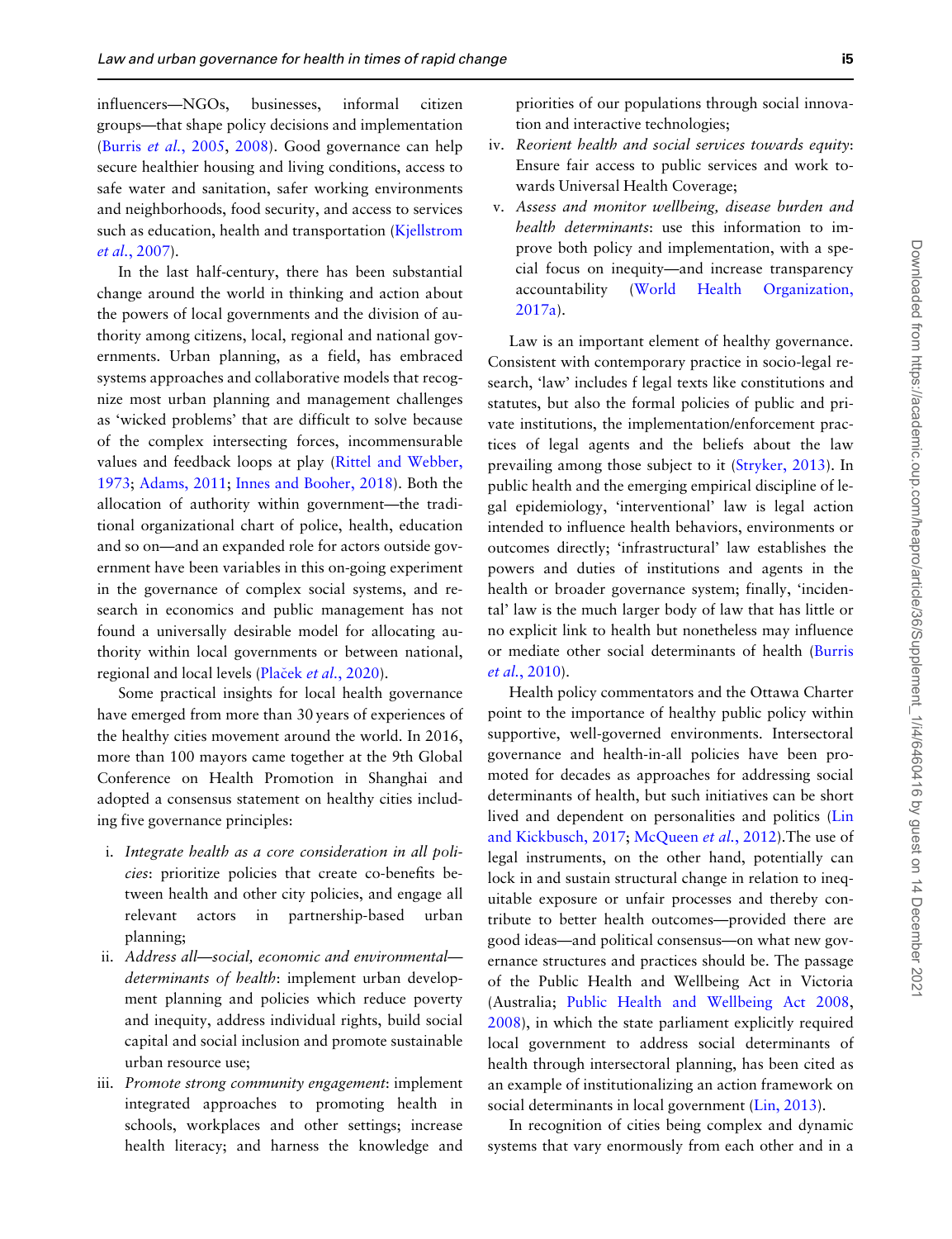context of on-going scholarly debate about the optimal design of urban governance, this article will consider the effectiveness of law as a practical instrument of health governance and health promotion at the local level in several modes of action. First, law can be a tool for government to influence behavior and shape environments within the municipality, including by shaping governance networks and processes within local institutions. Second and closely related, legal change can address instances in which existing law acts as a barrier to healthy governance practices or otherwise harms health. Finally, law is the primary mechanism for formally establishing the structure of government and the opportunities for participation in formal governance. This role of law provides the greatest opportunity for enduring structural change, but accordingly also demands some level of confidence and consensus on what that change should be. Developing the 'architecture of the future' is thus the area of potentially greatest pay-off and greatest on-going difficulty in the fostering of healthy urban governance.

#### THE PLACE OF LAW IN URBAN HEALTH PROMOTION

In complex systems like large cities, governance is networked. Governance networks emerge and evolve to manage complex dynamic systems in urban settings. They are built around but not limited to the roles and resources of local government (Burris et al.[, 2008;](#page-7-0) [Hein,](#page-7-0) [2003](#page-7-0)). Local governance, in turn, is nested within regional, national and even international governance networks, which can powerfully shape local conditions but over which locals have little direct control [\(Burris](#page-7-0) et al., [2006](#page-7-0)). Governance networks emerge from and are conditioned on formal legal arrangements. Law defines the powers, duties and jurisdiction of official government entities ([Gostin and Wiley, 2016](#page-7-0)). It also both sets the terms and procedures of private civil society participation in formal government decision-making, and gives private citizens rights, privileges and discretion to act in markets, private institutions and families. In considering urban governance and health, then, law offers a practical, tool-oriented perspective on action to promote health (Burris et al.[, 2010\)](#page-7-0).

#### Law and health promotion in the modern urban setting

Health is significantly determined by the conditions of life where people dwell, learn, work and play ([Commission](#page-7-0) [on Social Determinants of Health, 2008\)](#page-7-0). For most of the

world's residents, that is an urban area. All the well-identified health behaviors targeted for health promotion activities play out in cities: smoking and other unhealthy substance use, unhealthy eating, sedentariness. Known unhealthy environmental exposures, from poor sanitation and water access through residential lead and mold to polluted air are a problem for urban residents almost everywhere. The social environment, including behavioral norms and the allocation of the resources necessary for health, is the ultimate determinant of whether the city offers the conditions necessary for health, and so the most important target of health promotion broadly conceived. Law has a well-recognized role in all these levels of health and health promotion.

Law can be used to change individual behavior through measures like clean indoor air and vaccination laws. These specify things individuals must or must not do, but also have an influence on the social and physical environment: drink driving prohibitions do not work simply by deterring an individual from drinking and driving, but also by helping to change social norms about the behavior from tolerant to intolerant. Likewise, laws that limit individual smoking options also serve as reminders of the dangers of smoking and change the social identify of the smoker. Law is also commonly used in the form of industrial regulation to reduce air and water pollution, prevent the sale of dangerous consumer products, and instigate safer road and vehicle designs.

Less frequently recognized is the character of law as a target of health promotion efforts, although the mantra of 'healthy public policy' (and more recently, concerns about the commercial determinants of health) suggests that legislation and regulation must be core to the health promotion enterprise [\(Kickbusch](#page-7-0) et al., 2016; [McKee and](#page-8-0) [Stuckler, 2018](#page-8-0)). Law and the enforcement and implementation behaviors that follow can promote unhealthy behaviors and environmental conditions. For example, restrictive abortion laws, punitive drug laws and laws that limit women's property rights have all been found to cre-ate or exacerbate health risks (Burris et al.[, 2004](#page-7-0); [Muchomba](#page-8-0) et al., 2014; Latt et al.[, 2019\)](#page-8-0). Both negative and positive effects highlight the place of law in a social determinants perspective: tax, labor and education laws all play a powerful role in shaping the distribution of goods necessary for health, and are all therefore important targets of efforts to create healthy places [\(Komro](#page-7-0) et al.[, 2016](#page-7-0); [Markowitz](#page-8-0) et al., 2017; [Montez](#page-8-0) et al., 2019; [2020;](#page-8-0) [Van Dyke](#page-8-0) et al., 2018). Indeed, it is fair to say that any health promotion activities that aim to move beyond proximal causes must address the 'legal determinants' of health ([Gostin](#page-7-0) et al., 2019).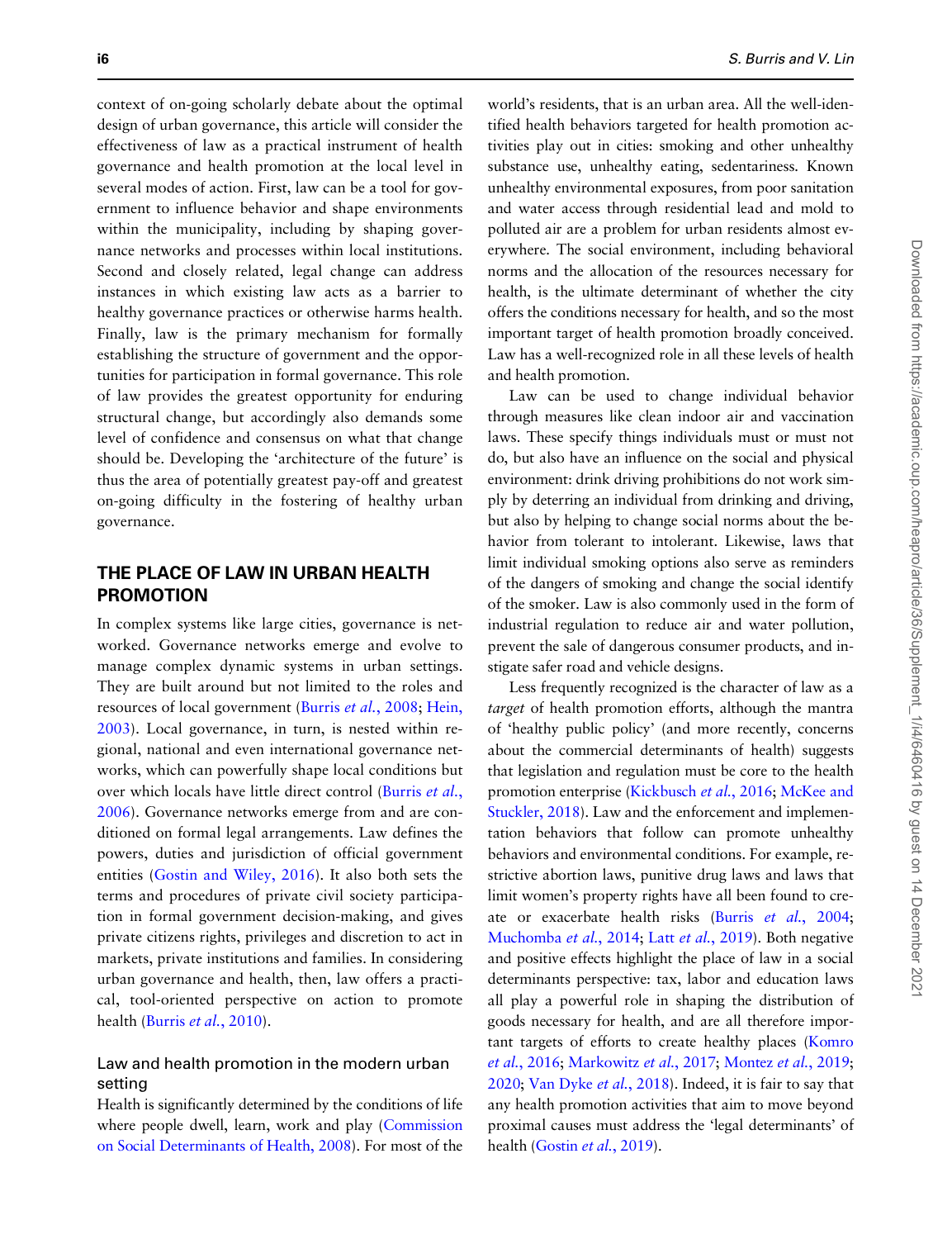Finally, law is a design and construction tool for the organization of governance. Law is the means through which cities are formally established. Their powers and duties, organizational structure, boundaries and decision-making procedures are all set by law. In this, law also sets the rights, powers and duties of individuals and non-governmental organizations. The importance and potential for action in this aspect of law cannot be understated [\(Montez, 2017](#page-8-0)). When we work on improving health systems, we are to a considerable extent engaged with systems set up and maintained by law. Law will establish ownership and regulation of local utilities. Law sets boundaries and oversight of transportation systems, planning boards, school districts and economic development authorities. When we talk about whole-of-government or health-in-all policies approaches, we are using vocabularies of cooperation and health that may obscure the fact that a problem like getting police to work more closely with public health and health care agencies in managing acute mental illness arises in significant part because of prior legal decisions about what kind of agencies to create to deal with public health and safety [\(Wood and Beierschmitt, 2014\)](#page-8-0).

#### The legal powers and reach of local government—and their limitations

Apart from the rare city state, like Singapore or Monaco, municipal governance from a legal standpoint varies on two dimensions that are keys to the effective authority of governors to manage local affairs: the legal powers of the city, and its geographic boundaries. In traditional legal thinking, nations are the primary unit of sovereignty, though in federal systems provinces or states retain some formal sovereignty under domestic (but generally not international) law. Local governments are mere creatures of the national or state sovereign, and so city authority is defined by provincial or national law, which assigns powers and duties. Municipal authority varies between 'home rule', in which cities are delegated the full authority of the higher government, and models in which city powers are stated in specific, limited terms. These reflect national or provincial policies of centralization and decentralization, that may change over time and reflect prevailing beliefs about efficiency and good government—and politics [\(Wilson, 2000;](#page-8-0) [Pla](#page-8-0)ček et al.[, 2020](#page-8-0)).

Although cities with extensive home rule powers can make their own law in a broad range of local matters, they are still subject to a general limitation: in most or all legal systems, even the most powerful cities cannot enact measures that conflict with provincial or national law. This makes national and provincial law an

important part of the politics of local governance, in several ways. First, even powerful cities are not free to cross lines of policy set by higher levels of government. For example, although it has broad powers to protect public health, the New York City Board of Health was not allowed to impose a ban on large soda portions in part because, New York's high court ruled, the legislature had repeatedly declined to regulate in that area [\(Matter](#page-8-0) [of New York Statewide Coalition of Hispanic Chambers](#page-8-0) [of Commerce v New York City Dept. of Health &](#page-8-0) [Mental Hygiene, 2014](#page-8-0)). Second, allocation of authority among different governments creates the opportunity for political 'forum shifting' by any entity or individual seeking a particular policy outcome [\(Braithwaite and](#page-6-0) [Drahos, 2000](#page-6-0)). If, for example, local advocates succeed in getting an urban government to enact a healthy law, such as a limit on smoking or an increase in the minimum wage, opponents may seek provincial or national legislation that supersedes the local law or takes away lawmaking authority on tobacco or minimum wage from the local government [\(Pomeranz](#page-8-0) et al., 2019).

Law also sets the geographic boundaries of local legal entities. Law may establish extensive and easily expanded boundaries for a municipal government, so that the city can grow as a spatial legal entity to keep pace with population spread. Or legal boundaries may be smaller than those of the urban area itself, and hard to change, so that one 'city' from an economic and social point of view may be (and often is) comprised of many municipalities with more or less discretion to cooperate or compete. Law may compel or offer the option of regional cooperation on one or more functions, like public transport, waste and public amenities like parks [\(Campos-Alba](#page-7-0) et al., 2020).

The literature on public management does not provide strong or universal guidance on the optimum organization of local government [\(Feiock and Scholz, 2010](#page-7-0); [Pla](#page-8-0)ček et al.[, 2020\)](#page-8-0), and in any case the complexity and time-lines of government reorganization render that ultimate avenue of governance reform a poor target for health promotion activities. Rather, in every urban center, proponents of health promotion will be faced with the challenge and opportunity of working within existing formal governance structures to have as much impact as possible. And in this effort, law is a useful tool. We discuss examples and strategies next.

### MAKING LOCAL GOVERNANCE HAPPEN— THE PLACE OF LAWS FOR BETTER HEALTH **GOVERNANCE**

Regardless of the form of government, cities are likely to have legal levers they can manipulate for health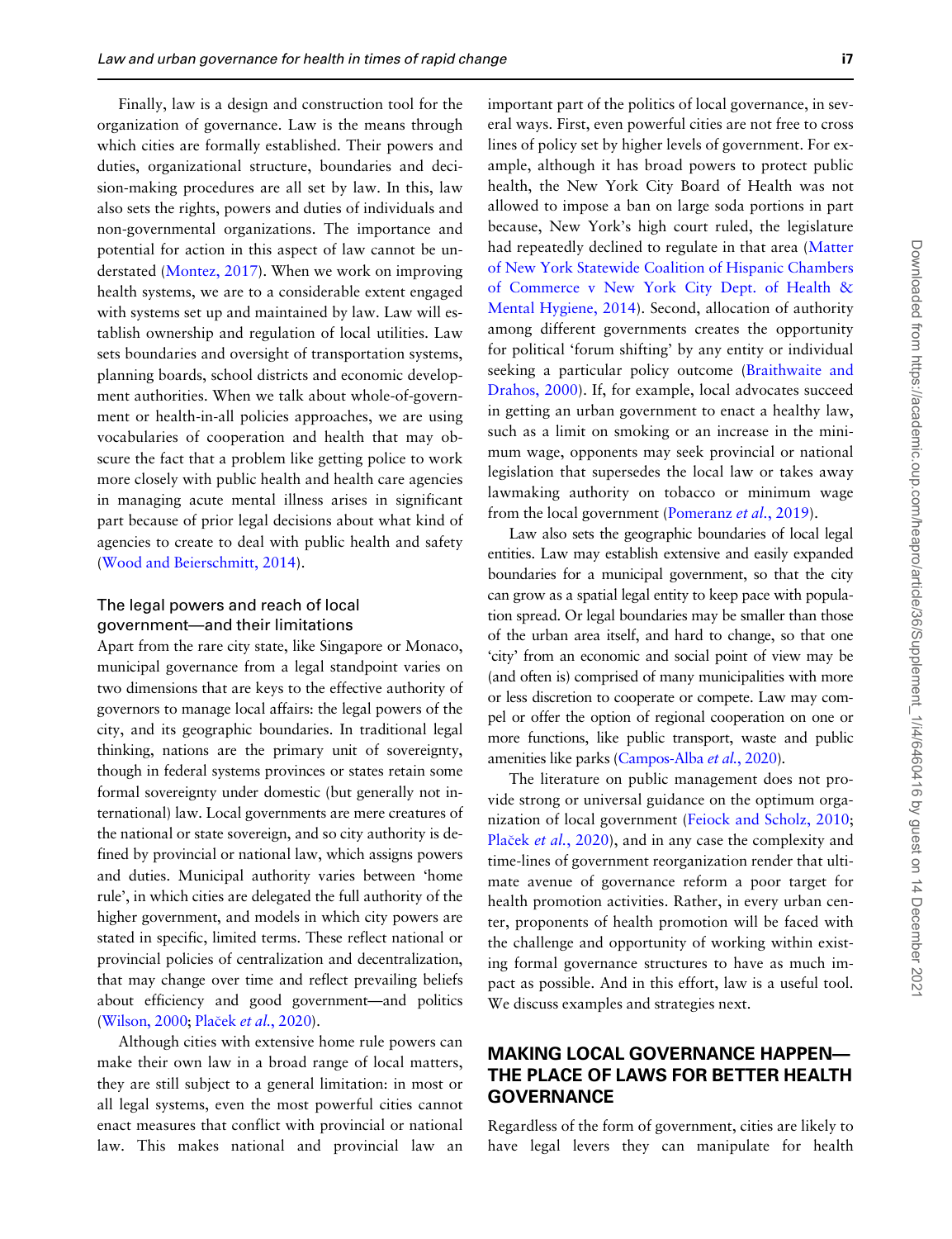promotion. We have already addressed familiar uses of law as a health promotion tool through the regulation behavior like smoking and drinking. But, law typically allows much more. Local governments often also have the capacity through law to enlist local institutions to reinforce behavioral rules and norms, whether the primary rules are in national, provincial or local law. Schools and universities, health care facilities and workplaces can be required by local law to create their own internal policies that limit unhealthy behavior like smoking and encourage healthy behavior like regular exercise or breast-feeding [\(Cislaghi and Heise, 2019](#page-7-0)).

Cities that have independent tax authority can use it to influence the price of unhealthy products like sugar sweetened beverages, or to encourage consumption of healthy foods. Along with tax incentives, zoning/land use rules can be used to promote fresh-food markets and reduce the prevalence of junk food. Tax revenues can be directed to the creation of local health promotion foundations, which can be a valuable component of an effec-tive system of local health promotion [\(Schang](#page-8-0) et al., [2012](#page-8-0)). Cities are also typically substantial purchasers of products and services, and the processes and standards for purchasing are or can be set out in legal rules or city operating policies. These can be modified to require healthy foods in city-owned or managed food service operations and vending machines, and in city-owned venues like stadiums, schools, hospitals or concert hall [\(CityHealth, 2020](#page-7-0)).

Cities can use their legal powers to address incidental legal effects of policies that they themselves cannot control. Cities generally have limited legal and practical capacity to regulate air pollution directly, but most cities can use planning, land-use and traffic authority to reduce the use of polluting vehicles in the city and encourage options like public transportation and biking. Another good example is drug policy and criminal justice. Where cities are responsible for policing, city leaders can promote greater cooperation between criminal justice and health agencies, change the orientation of policing in healthier directions and create space for harm reduction interventions like syringe exchange and safe drug consumption sites. Cities can increase the role of local communities in security, and support greater police accountability (Wood *et al.*[, 2015\)](#page-8-0).

Cities may also have the authority to use law to address deeper determinants of health. The overall level of income or wealth inequality in a country reflects factors well-beyond a local government's control, but city government nonetheless has levers to directly and indirectly reduce economic and social inequality and their effects. Cities may have the authority to set a minimum wage,

or to provide tax relief based on income [\(Bhatia and](#page-6-0) [Katz, 2001](#page-6-0)). Cities can use their funds to invest in affordable, safe housing and use land-use and tax laws to encourage private developers to do so. Simply maintaining a working system for land-titling (formalization of ownership) so that low-income people can build capital may be within city control ([Galiani and Schargrodsky,](#page-7-0) [2004](#page-7-0); [Gandelman, 2010](#page-7-0)). Cities receiving block funding from the provincial or national level may have the discretion to use the funds in ways that ultimately redistribute resources more equitably. Likewise, local governments typically have primary control over poor people's entry into the local economy, through mechanisms like shop permits, taxi licenses and ability to sell goods in local marketplaces. Reducing the complexity and cost of participating in legal economic activity can promote wealth accumulation and increase the local tax base [\(de Soto, 2000](#page-7-0)). Working conditions and terms of employment may also be susceptible to local control. Cities may be able to mandate paid sick leave, and use regulatory authority over the operation of at least some categories of local businesses to force changes to or shut down businesses that operate unsafely [\(Gaydos](#page-7-0) et al., [2011](#page-7-0)).

Although cities have little capacity to change the larger legal framework of governance or expand their own boundaries, their existing legal authority gives them many tools for making government and governance work better. Essential governance standards of transparency, accountability and honesty are no less critical for being difficult to achieve and maintain. Law can promote standards and practices that help move a local system towards better governance.

Good government starts with internal management and composition of government. Any government is only as honest and effective as its workforce. There are no simple off-the-shelf solutions to problems of housing, transportation, sanitation and education, so the qualifications and motives of those assigned to address these wicked problems looms large as a factor in successful public policy ([Lewis, 2018](#page-8-0)). A local civil service can be a cadre of well-qualified, well-resourced and highly motivated professionals committed to helping the community adapt in a healthy way to the challenges the world presents—or it can be a collection of time-serving patronage hacks with more commitment to party than city. Adherence to—and often reform—of civil service rules is a foundation of good governance ([Kamarck,](#page-7-0) [2017](#page-7-0)).

A second foundation is the legal requirement of transparency supported by workable procedures and mechanisms. The publication of laws, rules, interpretive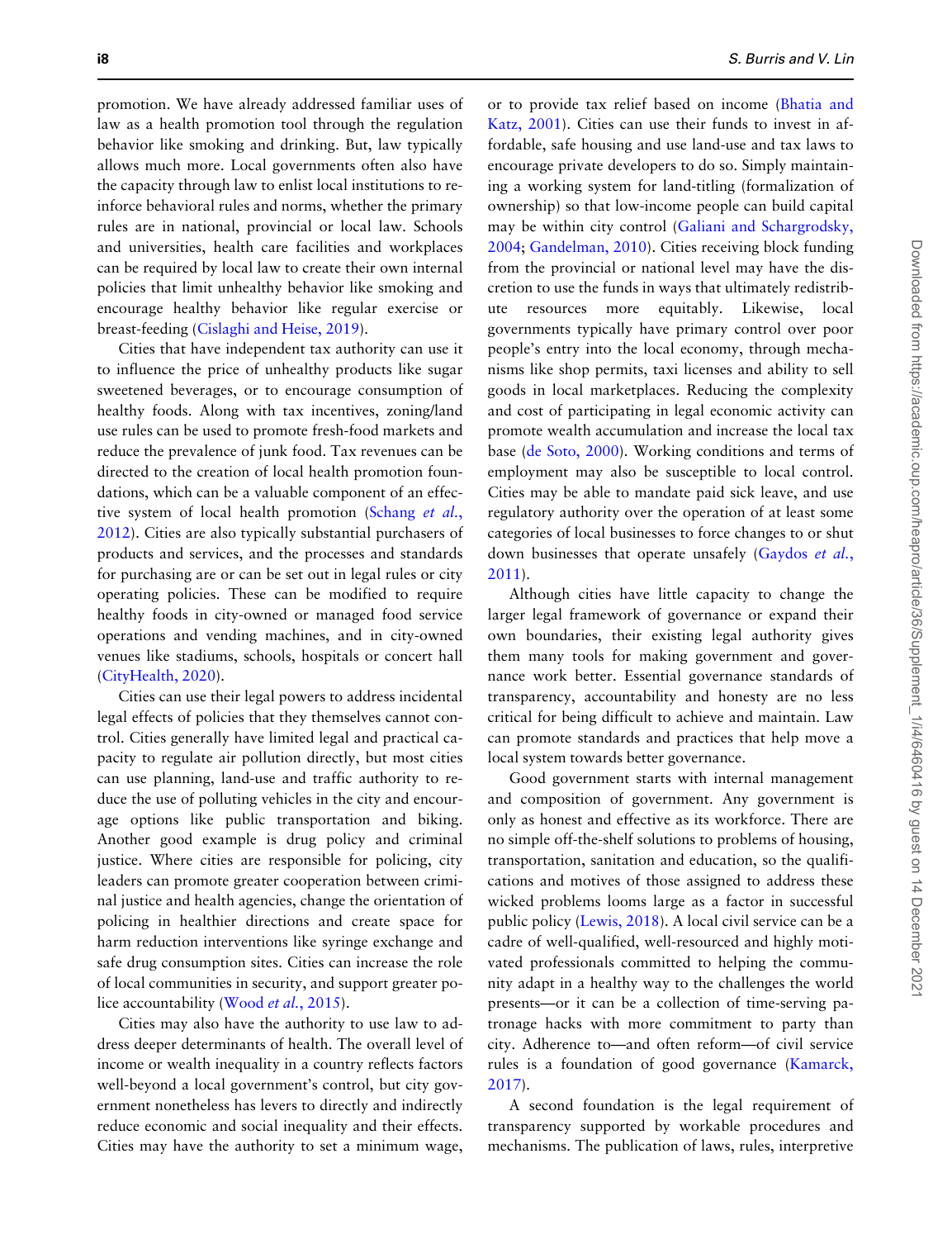guidance, budgets, expenditures and policies is something that local governments can require of themselves by law. In broad terms, 'open government' includes not just robust transparency and public access to information, but also activities and processes like government data hackathons, open contracting, participatory budgeting and protections for whistleblowers across the whole of local government ([OECD, 2016](#page-8-0)). Vigorous public participation is both a mechanism of transparency and accountability and, from a governance perspective an adaptive benefit in itself that works through increasing the diversity of perspectives and knowledge in decision-making (Burris et al.[, 2005\)](#page-7-0).

City bureaucrats and leaders who want to engage the public in thinking about and making decisions for policy have tools they can use and that, in a few places, have been made into legally required practices. Participatory budgeting and health impact assessment have some intuitive appeal, and good results have been reported in particular places [\(Bhatia and Corburn, 2011\)](#page-6-0), but it is important to recognize that, like most areas of governance, the actual evidence that they improve community health or well-being is weak ([Campbell](#page-7-0) et al., 2018; [Waimberg](#page-8-0) et al., 2018), and there is no reason to believe they cannot also have negative effects (Fernández-Martínez et al., 2020). Furthermore, legal mechanisms may not be necessary and are certainly not sufficient to ensure robust participatory governance [\(Korfmacher,](#page-8-0) [2019](#page-8-0)). Involving stakeholders, especially voices of affected communities, must be core to policy and program development and implementation. This includes deliberate efforts to support the capacity of parliamentarians, regulators, community members and those in the health sector to be effective in their engagement with the policy and legislative processes (Burris et al.[, 2016a,](#page-7-0) [2020](#page-7-0)).

Transparency, accountability and public involvement become even more important in large-scale projects involving huge sums of public money, such as infrastructure projects like water systems, roads and housing. In the global experience, corruption, waste and low-quality products are all too common ([Bel, 2020\)](#page-6-0), producing both insalubrious conditions and public apathy and cynicism.

#### PROMISING WAYS FORWARD

In advancing urban governance for health and well-being, especially in times of rapid change, a multi-prong strategy is likely to be necessary. Three kinds of action may be particularly beneficial: (i) setting priority areas for intervention likely to improve health, living and working conditions in urban areas, (ii) identifying the

co-benefits to be achieved through intersectoral governance, and (iii) enacting health laws to secure a comprehensive framework for assuring good health [\(World](#page-8-0) [Health Organization, 2016\)](#page-8-0).

The sustainable development goals emphasize the criticality of cross-sectoral collaboration. The WHO suggests that healthy urbanization is one of the areas in which partnership across sectors is likely to achieve significant mutual benefit and health gain. Particular tasks in which laws are important include:

planning for adequate housing, shelter, water and sanitation, electricity and other basic services and upgrade urban slums; assuring access to safe spaces and community settings free from violence, with particular attention to disadvantaged groups; and investing in and regulating for safe and accessible transport, road infrastructure and education to reduce injuries and road traffic accidents.

Additional recommended priority action areas where laws can become essential are: stimulating social development (compulsory education, social protection, labor protection, protection from human trafficking etc.) and protecting health of the environment (e.g. protection from pollution, protection of biodiversity, improving systems for food safety and security etc.; [World Health](#page-8-0) [Organization, 2017b](#page-8-0)). Although many of these measures depend on national level legislation, cities may be able to exercise certain measures within their jurisdictional rights.

Different sectors may collaborate through joint planning and budgeting, community consultation and legislative mandates, but a comprehensive legal framework assures policy coherence and provides a more sustainable approach to system-wide cooperative action. In the era of the SDGs, laws are needed to establish health system governance and stewardship; define and enforce accountability; protect human rights rights; ensure access to affordable, safe and quality health services; prevent and manage public health risk; and promote action on social determinants of health. In health promotion we see an increasing number of countries acting on social determinants of health through requirements for municipal public health and well-being plans and for undertaking health impact assessments on proposed projects and plans ([World Health Organization, 2020](#page-8-0)). In moving forward on these fronts, stakeholder involvement, especially voices of the affected communities, need to be core to policy and program development and implementation. Moreover, WHO points to the importance of supporting the capacity of stakeholders to be effective in their engagement with policy and legislative processes, including parliamentarians, regulators, community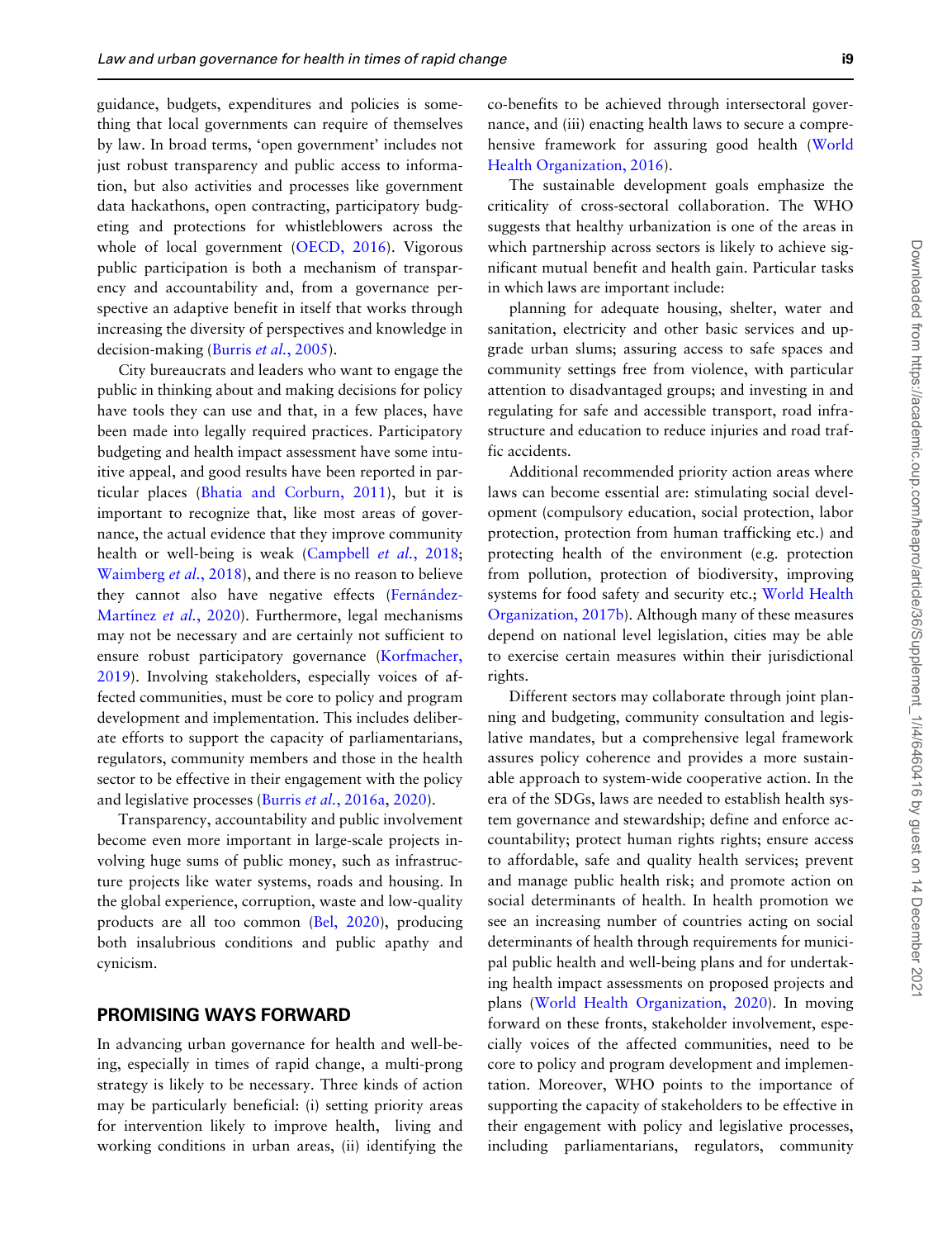members, as well as those who work in the health sector.

## CONCLUSION—IMPROVING URBAN GOVERNANCE FOR HEALTH AND WELLBEING

Research and experience alike validate the proposition that law is an essential tool of public health and good governance. Municipal governments, typically facing national or global challenges with limited resources, can and do manage effectively. Effective public health law work requires the 'ownership' of law across the disciplines and organizational silos of public health, including research on health threats and behaviors, policy development, advocacy, implementation/enforcement and evaluation (Burris et al.[, 2016a,b](#page-7-0); [World Health](#page-8-0) [Organization, 2020](#page-8-0)).

Moving forward, several priorities should get due attention and funding. Law as a tool for local health promotion and healthier public policy is just another area in which research has been neglected ([Ibrahim](#page-7-0) et al., [2017](#page-7-0)). We can and should have more definite evidence sooner about the efficacy of innovations like housing code enforcement, sugar-sweetened beverage taxes and participatory budgeting. Local governments can help by evaluating their own health policies, and by joining with peer governments to collaboratively develop, test, evaluate and tweak legal and governance solutions to common problems (Burris et al.[, 2020](#page-7-0)). Sassen et al[., \(2018\)](#page-8-0) writing on cities and social progress, suggest strategic co-governance in areas such as urban planning, revenue and expenditure frameworks, public auditing mechanisms, service-delivery innovation (including digital crowdsourcing), legal frameworks to protect rights, enhancing the culture of public debate and creating innovation labs.

Law and good governance can support all this but are necessary rather than sufficient. A spirit of adaptation and learning in a properly resourced civil service can become a feature of the whole of government and engage the whole of society, including philanthropic and business entities. Vigorous policy experimentalism, with rigorous evaluation, can set the stage for systematic diffusion of effective policies through organizations like the WHO, the Alliance for Healthy Cities and advocacy projects like CityHealth.org. Law, as a scalable and adaptable mode of intervention, can be means of municipal mutual self-help at a time when cities face the world's most difficult problems.

<span id="page-6-0"></span>i10 S. Burris and V. Lin

The adoption, enactment and revision of laws do not happen in the absence of political processes. The 2016 Global Report on Urban Health suggested that a renewed focus on urban governance is the key to assuring health and well-being and closing the health equity gap. Several features of good urban governance were highlighted—participation, civil society and community empowerment, public–private partnership, and intersectoral action ([World Health Organization](#page-8-0) [& U. N.](#page-8-0) [Habitat, 2016](#page-8-0)). Good governance entails mediating between different stakeholder interests by validating the potential health impact of different policy options and enabling stakeholders within and outside of government to take informed decisions. This process of interaction and decision-making among the actors to manage the course of events and address shared problems is central to a dynamic system for governance as well as for the co-creation of health and well-being.

The challenges that city leaders face are typically 'wicked problems'. Collaborative governance in interdependent network clusters with distributed control and divided authority ([Innes and Booher, 2018](#page-7-0)) may be most likely to create conditions for social learning and problem-solving, thus realizing collective action and conditions for future collaboration. When governance frameworks are in place and working well, there is more assurance that effective laws will be adopted and implemented which address both the health concerns of the community and reflect social norms that prioritizes good health.

#### DISCLAIMER

The authors alone are responsible for the views expressed in this article and they do not necessarily represent the views, decisions or policies of the institutions with which they are affiliated.

#### REFERENCES

- Adams, D. (2011) The 'Wicked Problem' of planning for housing development. Housing Studies, 26, 951–960.
- Bel, G. (2020) Public versus private water delivery, remunicipalization and water tariffs. Utilities Policy, 62, 100982.
- Bhatia, R. and Corburn, J. (2011) Lessons from San Francisco: health impact assessments have advanced political conditions for improving population health. Health Affairs (Project Hope), 30, 2410–2418.
- Bhatia, R. and Katz, M. (2001) Estimation of Health Benefits From a Local Living Wage Ordinance. American Journal of Public Health, 91, 1398–1402.
- Braithwaite, J. and Drahos, P. (2000) Global Business Regulation. Cambridge: Cambridge University Press.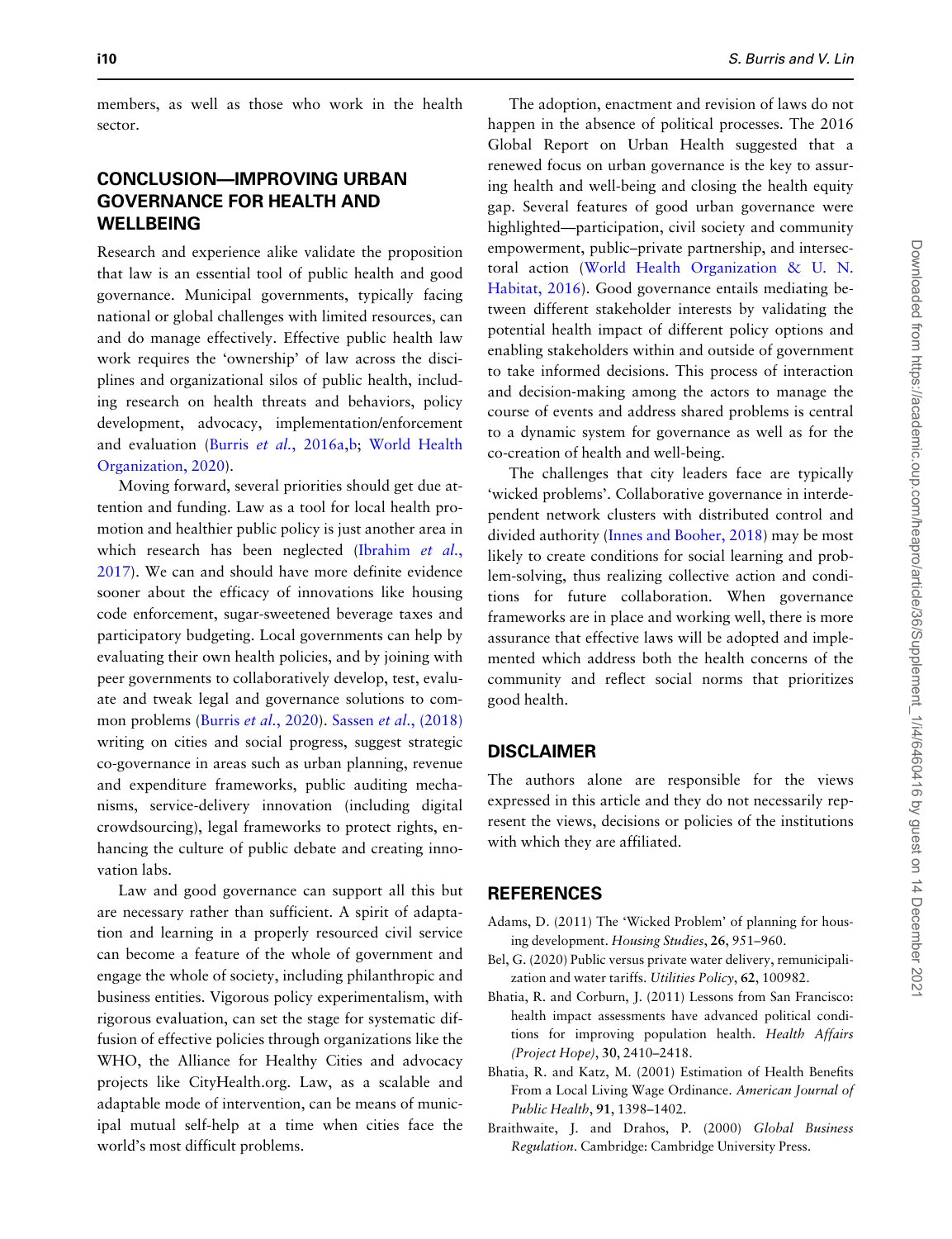- <span id="page-7-0"></span>Burris, S., Ashe, M., Blanke, D., Ibrahim, J., Levin, D. E., Matthews, G. et al. (2016) Better health faster: the 5 essential public health law services. Public Health Reports (Washington, D.C.: 1974), 131, 747–753.
- Burris, S., Ashe, M., Levin, D., Penn, M. and Larkin, M. (2016) A transdisciplinary approach to public health law: the emerging practice of legal epidemiology. Annual Review of Public Health, 37, 135–148.
- Burris, S., Blankenship, K. M., Donoghoe, M., Sherman, S., Vernick, J. S., Case, P. et al. (2004) Addressing the "risk environment" for injection drug users: the mysterious case of the missing Cop. The Milbank Quarterly, 82, 125–156.
- Burris, S., Drahos, P. and Shearing, C. (2005) Nodal Governance. Australian Journal of Legal Philosophy, 30, 30–58.
- Burris, S., Hancock, T., Lin, V. and Herzog, A. (2006) Emerging Principles of Healthy Urban Governance: A Background Paper for the Knowledge Network on Urban Settings of the WHO Commission on the Social Determinants of Health. World Health Organization Kobe Center, Kobe.
- Burris, S., Kempa, M. and Shearing, C. (2008) Changes in governance: a cross-disciplinary review of current scholarship. Akron Law Review, 41, 1–66.
- Burris, S., Korfmacher, K., Moran-McCabe, K., Prood, N., Blankenship, K., Corbett, A. et al., (2020). Health Equity Through Housing: A Blueprint for Systematic Legal Action. Center for Public Health Law Research, Philadelphia.
- Burris, S., Wagenaar, A. C., Swanson, J., Ibrahim, J. K., Wood, J. and Mello, M. M. (2010) Making the case for laws that improve health: a framework for public health law research. The Milbank Quarterly, 88, 169–210.
- Campbell, M., Escobar, O., Fenton, C. and Craig, P. (2018) The impact of participatory budgeting on health and wellbeing: a scoping review of evaluations. BMC Public Health, 18, 822.
- Campos-Alba, C. M., Prior, D., Pérez-López, G. and Zafra-Gómez, J. L. (2020) Long-term cost efficiency of alternative management forms for urban public transport from the public sector perspective. Transport Policy, 88, 16–23.
- Cislaghi, B. and Heise, L. (2019) Using social norms theory for health promotion in low-income countries. Health Promotion International, 34, 616–623.
- CityHealth. (2020). Healthy Food Procurement in American Cities: Leveraging Local Purchasing Power to Fight Obesity. <https://www.cityhealth.org/healthy-food-procurement> (28 April 2021, date last accessed).
- Commission on Social Determinants of Health. (2008). Closing the Gap in a Generation: Health Equity Through Action on the Social Determinants of Health. World Health Organization, Geneva.
- de Soto, H. (2000) The Mystery of Capital: Why Capitalism Triumphs in the West and Fails Everywhere Else. Basic Books, New York.
- Feiock, R. C. and Scholz, J. T. (2010) Self-Organizing Federalism: Collaborative Mechanisms to Mitigate

Institutional Collective Action Dilemmas. Cambridge University Press, Cambridge, UK; New York.

- Fernández-Martínez, J. L., García-Espín, P. and Jiménez-Sánchez, M. (2020) Participatory frustration: the unintended cultural effect of local democratic innovations. Administration & Society, 52, 718-748.
- Galiani, S. and Schargrodsky, E. (2004) Effects of land titling on child health. Economics and Human Biology, 2, 353–372.
- Gandelman, N. (2010) Property rights and chronic diseases: evidence from a natural experiment in Montevideo, Uruguay 1990-2006. Research Support, non-U.S. Economics & Human Biology, 8, 159–167.
- Gaydos, M., Bhatia, R., Morales, A., Lee, P. T., Liu, S. S., Chang, C. et al. (2011) Promoting health and safety in San Francisco's Chinatown restaurants: findings and lessons learned from a pilot observational checklist. Public Health Reports, 126, 62–69.
- Gostin, L. O., Monahan, J. T., Kaldor, J., DeBartolo, M., Friedman, E. A., Gottschalk, K. et al. (2019) The legal determinants of health: harnessing the power of law for global health and sustainable development. The Lancet, 393, 1857–1910.
- Gostin, L. O. and Wiley, L. F. (2016) Public Health Law: Power, Duty, Restraint, 3rd edition. University of California Press, Berkeley.
- Hein, W. (2003) Global health governance and national health policies in developing countries: conflicts and cooperation at the interfaces. In Hein W. and Kohlmorgan L. (eds), Globalization, Global Health Governance and National Health Policies in Developing Countries: An Exploration into the Dynamics of Interfaces. Deutsche Uebersee Institut, Hamburg, pp. 33–71.
- Ibrahim, J. K., Sorensen, A. A., Grunwald, H. and Burris, S. (2017) Supporting a culture of evidence-based policy: federal funding for public health law evaluation research, 1985-2014. Journal of Public Health Management and Practice, 23, 658–666.
- Innes, J. E. and Booher, D. E. (2018) Planning With Complexity: An Introduction to Collaborative Rationality for Public Policy. Routledge, London.
- Kamarck, E. C. (2017) A Government- Wide Reform Agenda for the Next Administration. In O'Hanlon, M. E. (ed.), Brookings Big Ideas for America. Brookings Institution, Washington, DC, pp. 60–74.
- Kickbusch, I., Allen, L. and Franz, C. (2016) The commercial determinants of health. The Lancet. Global Health, 4, e895–e896.
- Kjellstrom, T., Mercado, S., Sattherthwaite, D., McGranahan, G., Friel, S. and Havemann, K. (2007) Our Cities, Our Health, Our Future: Acting on Social Determinants for Health Equity in Urban Settings. WHO Kobe Center, Kobe, Japan.
- Komro, K. A., Livingston, M. D., Markowitz, S. and Wagenaar, A. C. (2016) The effect of an increased minimum wage on infant mortality and birth weight. American Journal of Public Health, 106, 1514–1516.